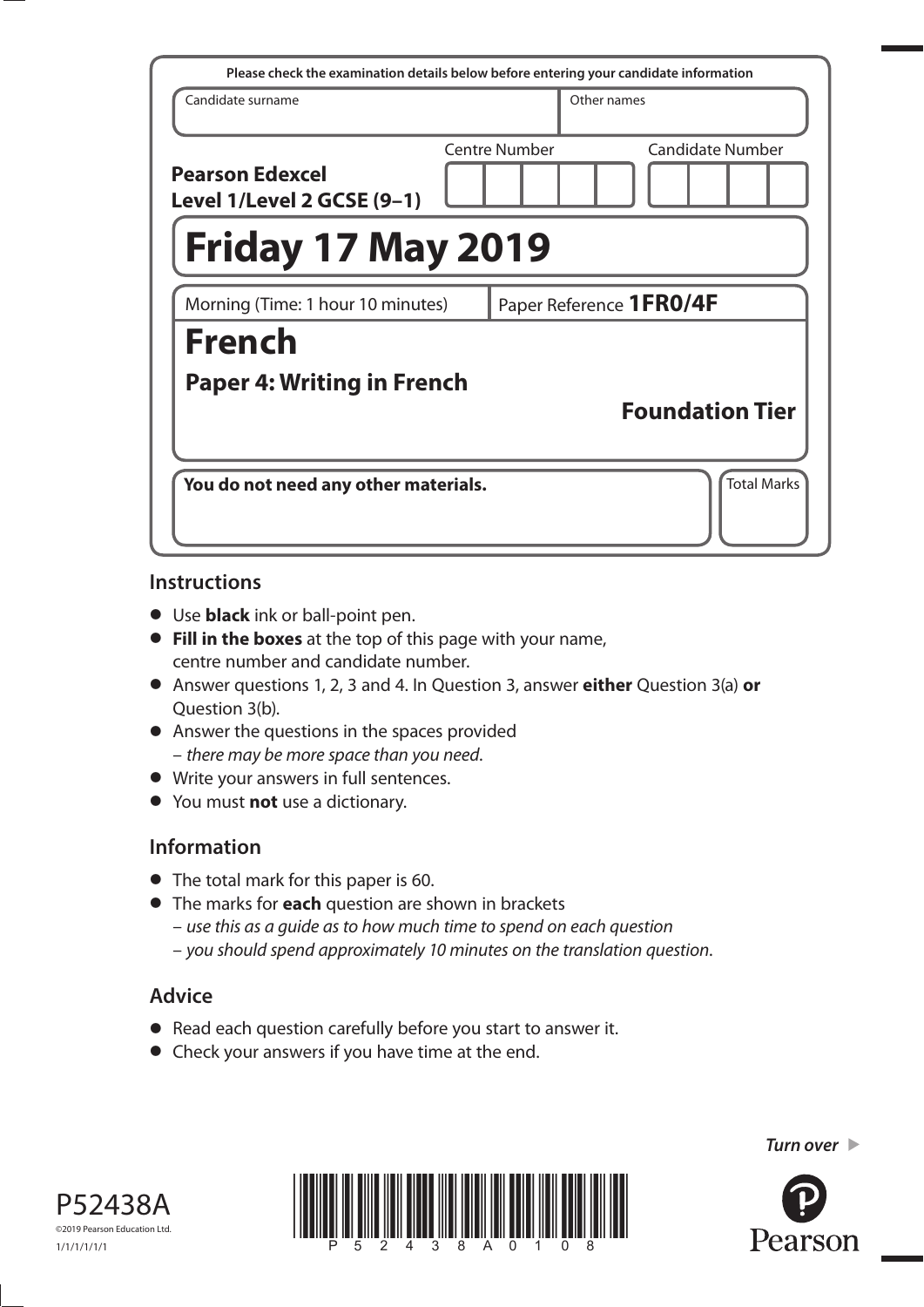# **DO NOT WRITE IN THIS AREA**

## Le collège



(Source: © H. Mark Weidman Photography / Alamy Stock Photo)

Tu passes une semaine à étudier en France. Tu postes cette photo sur des médias  $\mathbf{1}$ sociaux pour tes amis.

Écris une description de la photo et exprime ton opinion sur le collège.

Écris 20-30 mots environ en français.

(Total for Question 1 = 12 marks)

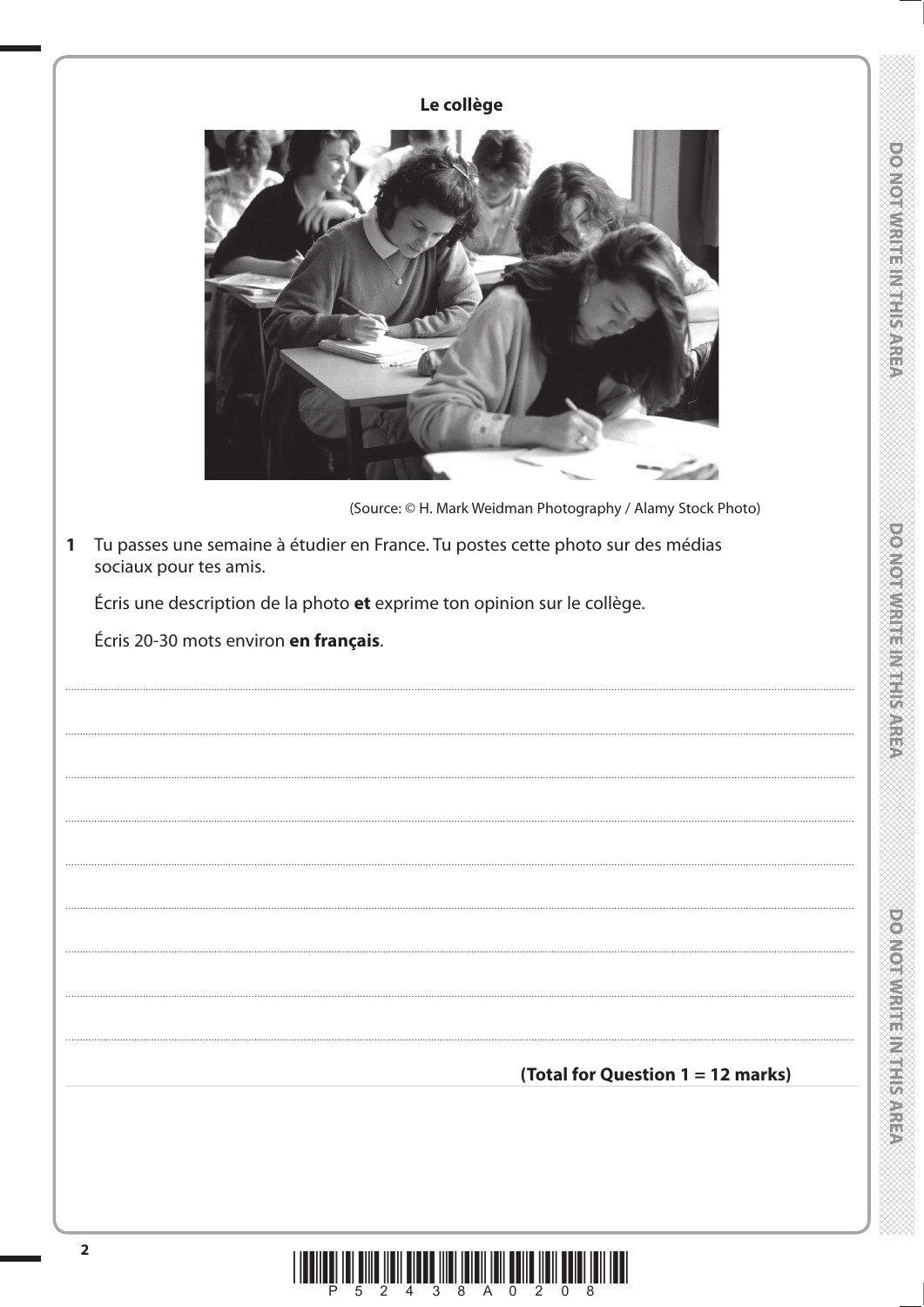### Un festival de musique

2 Vous êtes allé(e) à un festival de musique.

Écrivez une critique pour votre professeur de français avec les informations suivantes :

- quelques détails sur le festival  $\bullet$
- vos impressions sur le festival  $\bullet$
- l'importance de la musique pour vous  $\bullet$
- un événement musical à l'avenir.  $\bullet$

Écrivez 40-50 mots environ en français.

Madame/Monsieur,

Cordialement,

(Total for Question 2 = 16 marks)

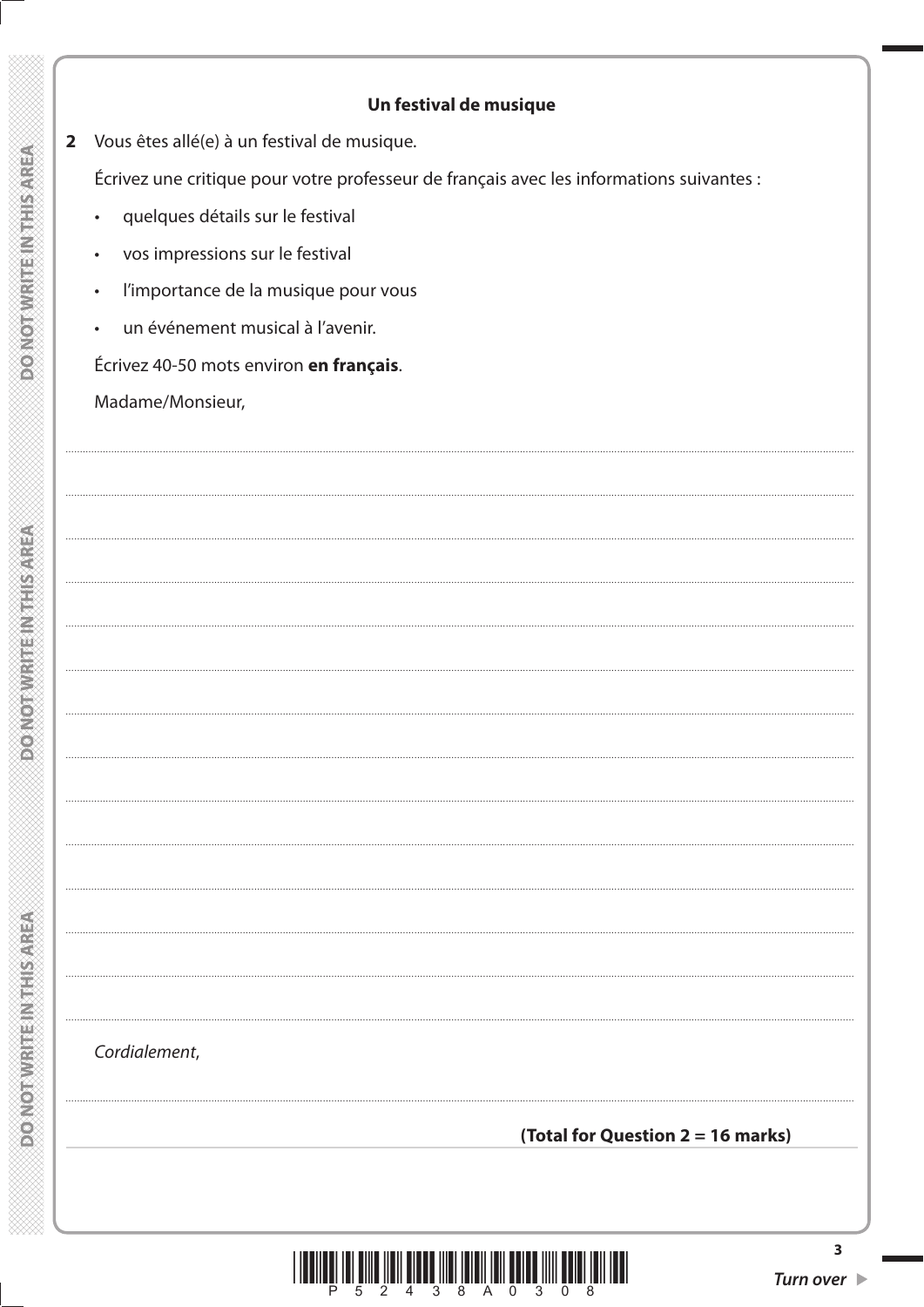| Choose either Question 3(a) or Question 3(b).                                |
|------------------------------------------------------------------------------|
| If you answer Question 3(a) put a cross in the box $\mathbb S$ .             |
| L'amitié                                                                     |
| (a) Gabriel(le), ton ami(e) belge, veut connaître tes opinions sur l'amitié. |
| Écris un email à Gabriel(le).                                                |
| Tu <b>dois</b> faire référence aux points suivants :                         |
| une petite description d'un(e) de tes ami(e)s<br>$\bullet$                   |
| quelque chose que tu as fait récemment avec un(e) ami(e)                     |
| l'importance des ami(e)s                                                     |
|                                                                              |

comment garder tes ami(e)s à l'avenir.  $\bullet$ 

Écris 80-90 mots environ en français.

 $(20)$ 

DO NOTWRITE MITHIS AREA

![](_page_3_Picture_6.jpeg)

 $\overline{\mathbf{3}}$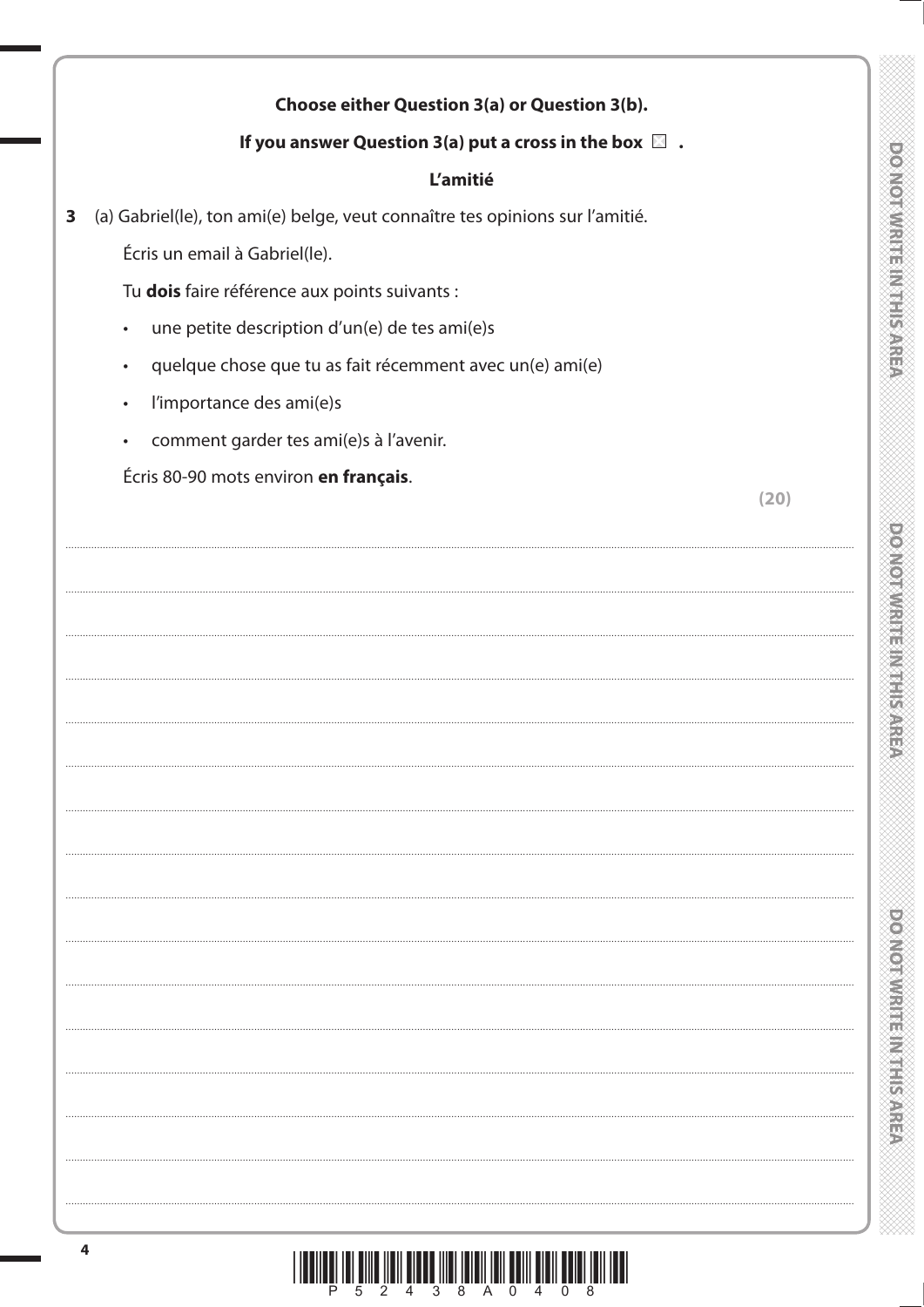| <b>ASSESSMENTS MANAGED</b>        |          |                                      |
|-----------------------------------|----------|--------------------------------------|
|                                   |          |                                      |
|                                   |          |                                      |
|                                   |          |                                      |
|                                   |          |                                      |
|                                   |          |                                      |
|                                   |          |                                      |
|                                   |          |                                      |
|                                   |          |                                      |
|                                   |          |                                      |
|                                   |          |                                      |
|                                   |          |                                      |
|                                   |          |                                      |
|                                   |          |                                      |
|                                   |          |                                      |
|                                   |          |                                      |
|                                   |          |                                      |
|                                   |          |                                      |
| <b>CONCERNATION AND THE STATE</b> |          |                                      |
|                                   |          |                                      |
|                                   |          |                                      |
|                                   |          |                                      |
|                                   |          |                                      |
|                                   |          |                                      |
|                                   |          |                                      |
|                                   |          |                                      |
|                                   |          |                                      |
|                                   |          |                                      |
|                                   |          |                                      |
|                                   | $\cdots$ |                                      |
|                                   |          |                                      |
|                                   |          |                                      |
|                                   | $\cdots$ |                                      |
| <b>DONOTWRITEININGSAREA</b>       |          |                                      |
|                                   |          |                                      |
|                                   |          |                                      |
|                                   |          |                                      |
|                                   |          | 5<br>Turn over $\blacktriangleright$ |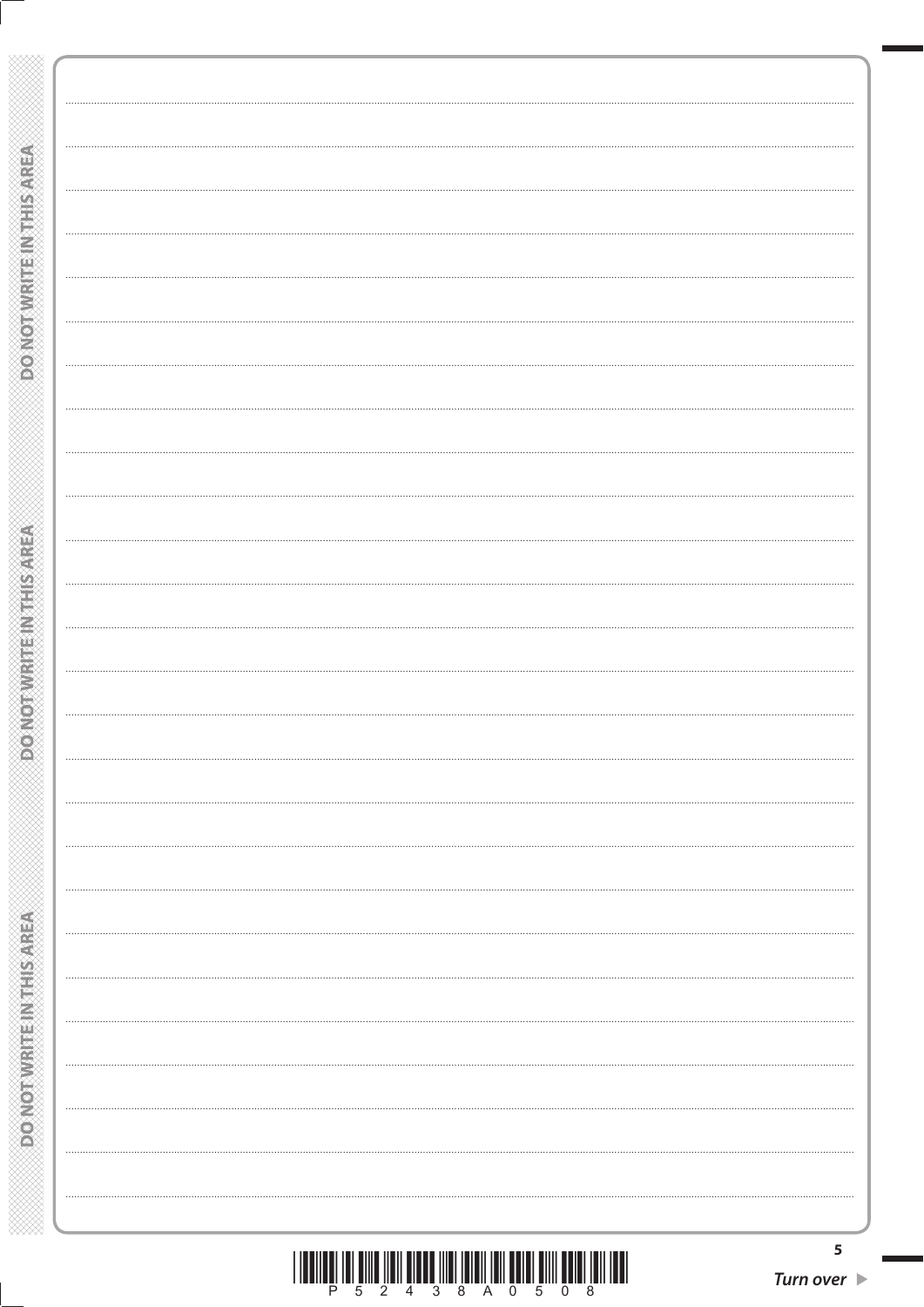| If you answer Question 3(b) put a cross in the box $\Box$ .                                                                  |                                   |
|------------------------------------------------------------------------------------------------------------------------------|-----------------------------------|
| Habiter à l'étranger                                                                                                         |                                   |
| (b) Un site Internet français cherche à connaître tes opinions. Que pensent les jeunes<br>de l'idée d'habiter à l'étranger ? | <b>MORNING TELNISH SANSEY</b>     |
| Écris un article pour ce site Internet.                                                                                      |                                   |
| Tu dois faire référence aux points suivants :                                                                                |                                   |
| la région où tu habites<br>$\bullet$                                                                                         |                                   |
| une visite que tu as faite dans un pays différent<br>$\bullet$                                                               |                                   |
| habiter à l'étranger ou non<br>$\bullet$                                                                                     |                                   |
| où tu vas habiter à l'avenir.                                                                                                |                                   |
| Écris 80-90 mots environ en français.                                                                                        |                                   |
| (20)                                                                                                                         |                                   |
|                                                                                                                              |                                   |
|                                                                                                                              |                                   |
|                                                                                                                              |                                   |
|                                                                                                                              |                                   |
|                                                                                                                              | <b>DOMOROVANE IN ASSESSMENT</b>   |
|                                                                                                                              |                                   |
|                                                                                                                              |                                   |
|                                                                                                                              |                                   |
|                                                                                                                              |                                   |
|                                                                                                                              |                                   |
|                                                                                                                              |                                   |
|                                                                                                                              |                                   |
|                                                                                                                              |                                   |
|                                                                                                                              |                                   |
|                                                                                                                              |                                   |
|                                                                                                                              | position with the main is a refer |
|                                                                                                                              |                                   |
|                                                                                                                              |                                   |
|                                                                                                                              |                                   |

![](_page_5_Picture_1.jpeg)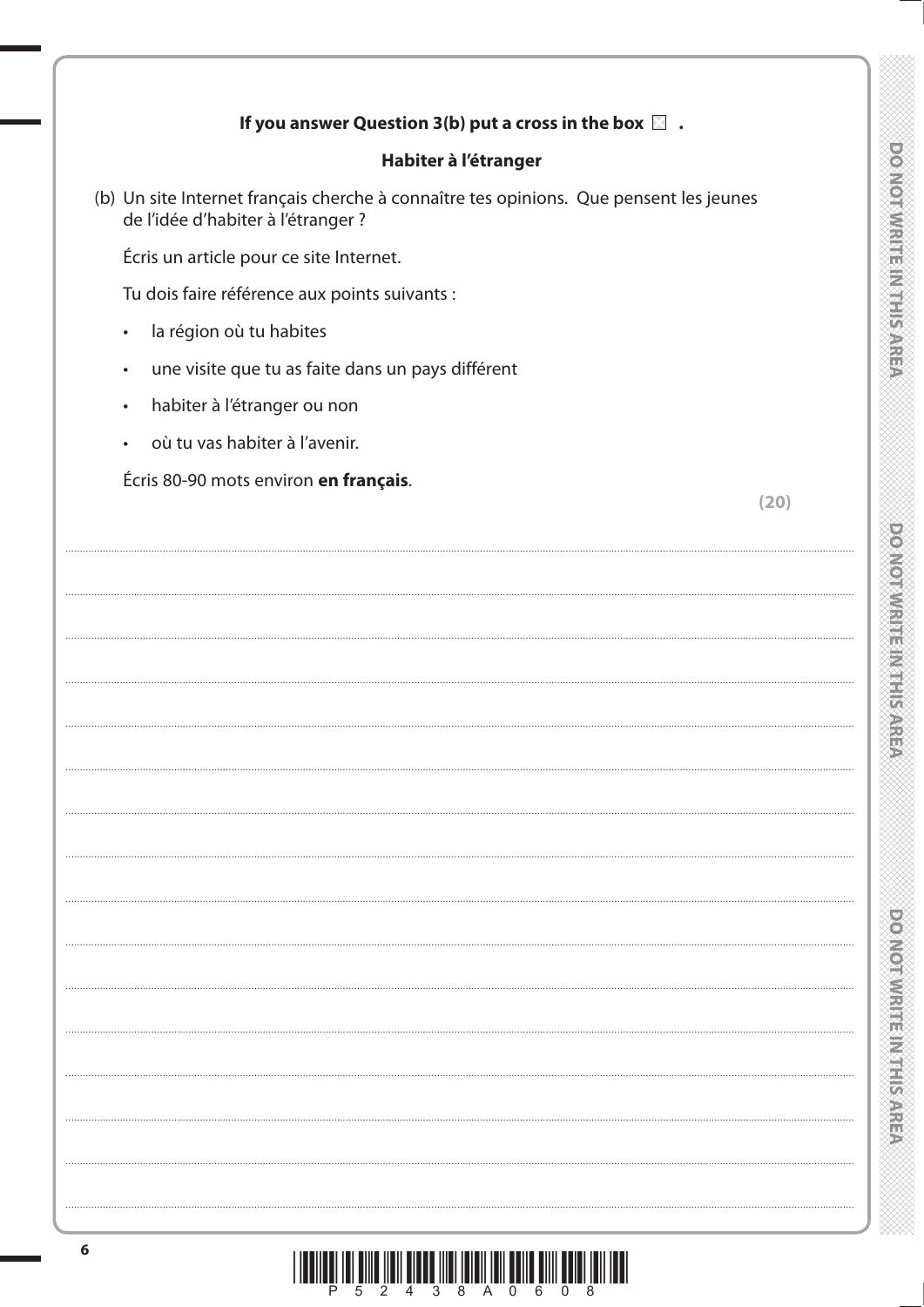| (Total for Question 3 = 20 marks) |
|-----------------------------------|
|                                   |
|                                   |
|                                   |
|                                   |
| $\cdots$                          |
|                                   |
|                                   |
|                                   |
|                                   |
|                                   |
|                                   |
| <br>                              |
|                                   |
|                                   |
|                                   |
|                                   |
|                                   |
|                                   |
|                                   |
|                                   |
|                                   |
|                                   |
|                                   |
|                                   |
|                                   |

![](_page_6_Picture_1.jpeg)

§

 $\overline{7}$